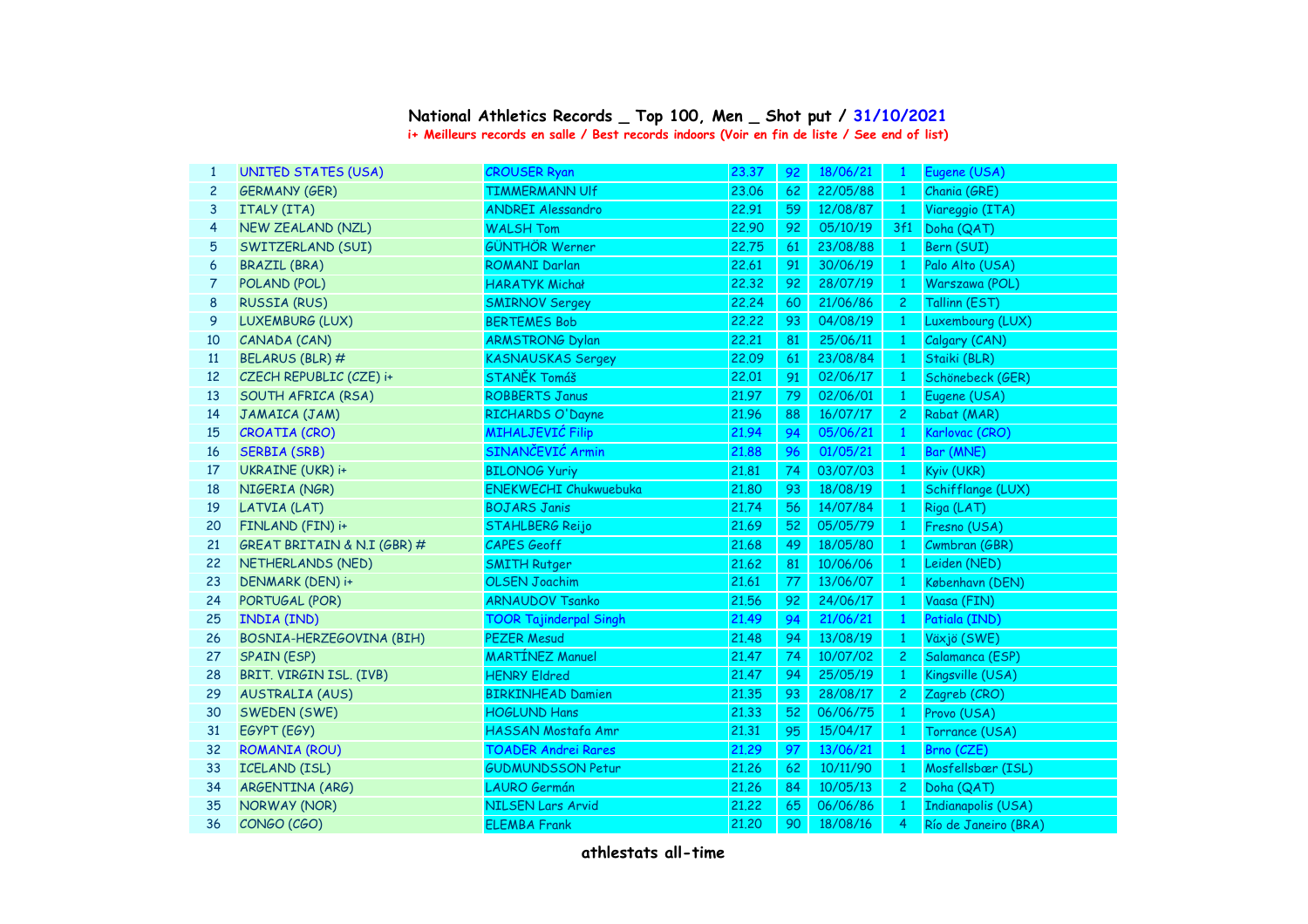| <b>BAHRAIN (BRN)</b>       | <b>MAHMOUD Abdelrahman</b>   | 21.15 | 01 | 16/06/21 | $\mathbf{1}$   | Radés (TUN)                  |
|----------------------------|------------------------------|-------|----|----------|----------------|------------------------------|
| CHILE (CHI)                | <b>VERNI Marco Antonio</b>   | 21.14 | 76 | 29/07/04 | $\mathbf{1}$   | Santiago de Chile (CHI)      |
| SAUDI ARABIA (KSA)         | ALHABASHI Sultan Abdulmajeed | 21.13 | 85 | 08/05/09 | 3              | Doha (QAT)                   |
| LITHUANIA (LTU)            | <b>STUKONIS Donatas</b>      | 21.10 | 57 | 20/07/85 | $\mathbf{1}$   | Kaunas (LTU)                 |
| <b>BULGARIA (BUL)</b>      | <b>IVANOV Georgi</b>         | 21.09 | 85 | 20/07/13 | 1c1            | Ústí nad Labem (CZE)         |
| <b>GREECE (GRE)</b>        | <b>SKARVÉLIS Nikólaos</b>    | 21.05 | 93 | 28/06/20 | $\overline{c}$ | Scottsdale (USA)             |
| <b>KAZAKHSTAN (KAZ)</b>    | <b>IVANOV Ivan</b>           | 20.95 | 92 | 26/07/19 | $\mathbf{1}$   | Almaty (KAZ)                 |
| SLOVAK REPUBLIC (SVK) i+   | <b>HABORÁK Milan</b>         | 20.87 | 73 | 23/05/04 | $\overline{c}$ | Turnov (CZE)                 |
| <b>MEXICO (MEX)</b>        | <b>MUÑOZ Uziel</b>           | 20.86 | 95 | 31/05/19 | $\mathbf{1}$   | Chihuahua (MEX)              |
| <b>UZBEKISTAN (UZB)</b>    | <b>SKORIKOV Grigoriy</b>     | 20.81 | 54 | 24/05/83 | $\mathbf{1}$   | Tashkent (UZB)               |
| MOLDAVA (MDA)              | <b>EMILIANOV Ivan</b>        | 20,80 | 77 | 14/05/16 | $\mathbf{1}$   | Onești (ROU)                 |
| AUSTRIA (AUT) i+           | <b>BODENMULLER Klaus</b>     | 20.79 | 62 | 13/06/87 | $\mathbf{1}$   | Linz (AUT)                   |
| CUBA (CUB) #               | <b>PAUMIER Alexis</b>        | 20.78 | 75 | 29/07/00 | $\mathbf{1}$   | La Habana (CUB)              |
| <b>SLOVENIA (SLO)</b>      | <b>VODOVNIK Miroslav</b>     | 20.76 | 77 | 17/06/06 | 1              | Thessaloníki (GRE)           |
| <b>ESTONIA (EST)</b>       | <b>GALETA Kristo</b>         | 20.76 | 83 | 21/07/19 | $\mathbf{1}$   | Pärnu (EST)                  |
| <b>FRANCE (FRA)</b>        | <b>DAGEE Frédéric</b>        | 20.75 | 92 | 26/06/21 | $\mathbf{1}$   | Angers (FRA)                 |
| IRAN (IRI) i+              | <b>SHAHIN Mehrdelan</b>      | 20.66 | 95 | 28/06/21 | $\mathbf{1}$   | Shahrekod (IRI)              |
| <b>MONTENEGRO (MNE)</b>    | <b>ĐUROVIC Tomaš</b>         | 20.60 | 94 | 29/05/21 | $\mathbf{1}$   | Bar (MNE)                    |
| CHINESE TAIPEI (TPE)       | <b>CHANG Ming-Huang</b>      | 20.58 | 82 | 19/08/11 | 3              | Athens, GA (USA)             |
| HUNGARY (HUN) # i+         | <b>KISS Szilárd</b>          | 20.56 | 75 | 25/07/02 | $\mathbf{1}$   | Debrecen (HUN)               |
| <b>QATAR (QAT)</b>         | AL-SUWAIDI Khalid Habash     | 20.54 | 84 | 25/06/05 | $\mathbf{1}$   | Minsk (BLR)                  |
| <b>MOROCCO (MAR)</b>       | <b>SAM-SAM AKKA Lahcen</b>   | 20.45 | 42 | 06/05/72 | $\overline{c}$ | San José (USA)               |
| TRINIDAD & TOBAGO (TTO)    | <b>STEWART Akeem</b>         | 20.43 | 92 | 16/03/19 | 1              | Coral Gables (USA)           |
| <b>TURKEY (TUR)</b>        | <b>ATICI Hüseyin</b>         | 20.42 | 86 | 05/06/12 | $\mathbf{1}$   | Ankara (TUR)                 |
| CHINA (CHN)                | ZHANG Jun                    | 20.41 | 83 | 11/12/09 | $\mathbf{1}$   | Hongkong (HKG)               |
| GEORGIA (GEO) ** i+        | <b>BITSADZE Tariel</b>       | 20.40 | 66 | 27/05/89 | 3              | Sochi (RUS)                  |
| PUERTO RICO (PUR)          | <b>MERCED Chris</b>          | 20.22 | 76 | 28/05/00 | $\mathbf{1}$   | Irvine (USA)                 |
| IRELAND (IRL)              | <b>QUIRKE Paul</b>           | 20.04 | 63 | 07/07/92 | 1              | New York (USA)               |
| PERU (PER)                 | <b>PUTMAN Michael</b>        | 20.02 | 89 | 09/06/13 | 1              | Miami (USA)                  |
| <b>VENEZUELA (VEN)</b>     | <b>MEDINA Yoger Enrique</b>  | 20.01 | 73 | 26/08/00 | $\mathbf{1}$   | Maracaibo (VEN)              |
| DOMINICA (DMA)             | <b>SIMON Dillon</b>          | 19.87 | 92 | 18/04/15 | $\mathbf{2}$   | Charlottesville (USA)        |
| CYPRUS (CYP)               | <b>LOUKA Loukas</b>          | 19.84 | 45 | 09/04/75 | $\mathbf{1}$   | Athína (GRE)                 |
| <b>HONDURAS (HON)</b>      | <b>SHORT Zack</b>            | 19.75 | 97 | 17/04/21 | $\mathbf{1}$   | Newberg (USA)                |
| <b>KUWEIT (KUW)</b>        | <b>SAAD Meshari Suroor</b>   | 19.54 | 87 | 30/09/16 | $1 -$          | Kuala Lumpur (MAS)           |
| COLOMBIA (COL)             | <b>MORENO Eder César</b>     | 19.53 | 89 | 17/11/12 | $1 -$          | Santander de Quilichao (COL) |
| KOREA (SOUTH) (KOR)        | <b>JUNG Il-Woo</b>           | 19.49 | 86 | 12/07/15 | $\mathbf{2}$   | Sapporo (JPN)                |
| <b>WESTERN SAMOA (SAM)</b> | <b>FUAMATU Emanuele</b>      | 19.46 | 89 | 03/03/12 | 2              | Melbourne (AUS)              |
| <b>BELGIUM (BEL)</b>       | <b>SCHROEDER Georges</b>     | 19.34 | 50 | 30/05/76 | $\mathbf{1}$   | <b>Bruxelles (BEL)</b>       |
| <b>BOLIVIA (BOL)</b>       | <b>GONZÁLEZ Aldo</b>         | 19.11 | 84 | 12/06/16 | $\mathbf{1}$   | Santa Cruz (BOL)             |
| ISRAEL (ISR) i+            | <b>AVRUNIN Igor</b>          | 19.09 | 57 | 22/06/91 | $\mathbf{1}$   | Athína (GRE)                 |
|                            |                              |       |    |          |                |                              |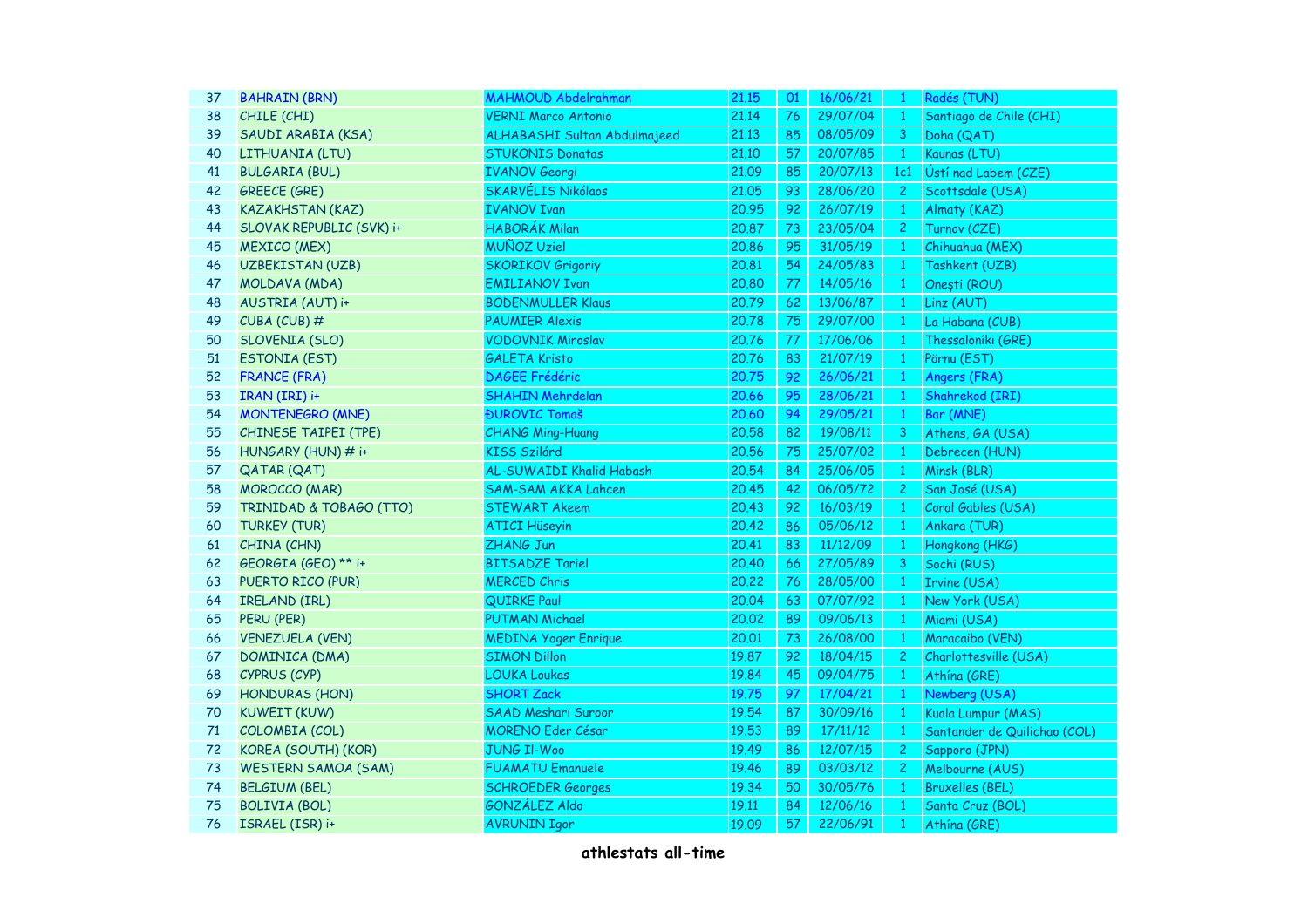| 77  | ALGERIA (ALG)                                                                           | <b>DJEBAILLIE Jean-Marie</b> | 19.07 | 47 | 02/06/76 | 3              | Saint-Maur (FRA)     |  |
|-----|-----------------------------------------------------------------------------------------|------------------------------|-------|----|----------|----------------|----------------------|--|
| 78  | <b>BARBADOS (BAR)</b>                                                                   | <b>GIBBONS Triston</b>       | 19.05 | 99 | 15/05/21 | $\mathbf{1}$   | Tampa (USA)          |  |
| 79  | TONGA (TGA)                                                                             | <b>UIKILIFI Josh</b>         | 19.03 | 90 | 27/02/16 | $\mathbf{1}$   | San Francisco (USA)  |  |
| 80  | ALBANIA (ALB)                                                                           | <b>HOXHA Adriatik</b>        | 18.90 | 90 | 19/06/13 | $\mathbf{1}$   | Szombathely (HUN)    |  |
| 81  | <b>ARMENIA (ARM)</b>                                                                    | OWSEPJAN Wardan              | 18.88 | 32 | 28/11/60 | $\mathbf{1}$   | Yerevan (ARM)        |  |
| 82  | JAPAN (JPN)                                                                             | NAKAMURA Daichi              | 18.85 | 93 | 20/05/18 | 4              | Osaka (JPN)          |  |
| 83  | HAITI (HAI)                                                                             | <b>OPONT Rickssen</b>        | 18.84 |    | 20/03/21 | $\mathbf{1}$   | Auburn (USA)         |  |
| 84  | <b>GRENADA (GRN)</b>                                                                    | <b>BOATENG Josh</b>          | 18.70 | 97 | 03/05/19 | $\overline{2}$ | Portales (USA        |  |
| 85  | <b>KOSOVO (KOS)</b>                                                                     | <b>RAMADANI Muhamet</b>      | 18.64 | 02 | 01/05/21 | $\overline{2}$ | Bar (MNE)            |  |
| 86  | <b>SAINT VINCENT (VIN)</b>                                                              | <b>SHALLOW Adonson</b>       | 18.57 | 86 | 28/05/10 | 3              | Greensboro (USA)     |  |
| 87  | TUNISIA (TUN)                                                                           | <b>EL MEDDEB Mohamed</b>     | 18.51 | 81 | 08/07/06 | $\mathbf{1}$   | Radès (MAR)          |  |
| 88  | TADJIKISTAN (TJK)                                                                       | <b>ABBYASOV Dzhumanazar</b>  | 18.50 | 53 | 08/05/79 | $\mathbf{1}$   | Tashkent (UZB)       |  |
| 89  | PHILIPPINES (PHI)                                                                       | <b>MORRISON William</b>      | 18.38 | 96 | 08/12/19 |                | New Clark City (PHI) |  |
| 90  | <b>BAHAMAS (BAH)</b>                                                                    | <b>STUART Malik</b>          | 18.37 | 97 | 26/05/18 | $\mathbf{2}$   | Gulf Shores (USA)    |  |
| 91  | <b>MAURITIUS (MRI)</b>                                                                  | <b>BAPTISTE Bernard</b>      | 18.35 | 89 | 06/05/18 | $\mathbf{1}$   | Tomblaine (FRA)      |  |
| 92  | JORDAN (JOR)                                                                            | <b>AL-MOMANI Musaeb</b>      | 18.33 | 86 | 12/10/12 | $\mathbf{1}$   | Amman (JOR)          |  |
| 93  | PARAGUAY (PAR)                                                                          | JIMÉNEZ-GAONA Ramón          | 18.31 | 69 | 28/03/92 | $\mathbf{1}$   | Westwood (USA)       |  |
| 94  | IRAQ (IRQ)                                                                              | <b>WAJIH Mohamed Khaled</b>  | 18.30 | 64 | 21/08/89 | $\mathbf{1}$   | Baghdad (IRQ)        |  |
| 95  | PAKISTAN (PAK)                                                                          | <b>HUSSAIN Ghufrain</b>      | 18.25 | 69 | 21/05/00 | $\mathbf{1}$   | Karachi (PAK)        |  |
| 96  | <b>THAILAND (THA)</b>                                                                   | POLYEMG Chatchawal           | 18,20 | 82 | 28/04/09 | $\mathbf{1}$   | <b>Bangkok (THA)</b> |  |
| 97  | <b>KENYA (KEN)</b>                                                                      | <b>WELIKHE Robert</b>        | 18.19 | 64 | 06/10/89 | $\mathbf{1}$   | Nairobi (KEN)        |  |
| 98  | MALI (MLI)                                                                              | NIARÉ Namakoro               | 18.04 | 43 | 24/08/71 |                | Leuven (BEL)         |  |
| 99  | <b>LEBANON (LBN)</b>                                                                    | <b>SAIKALIS Chris</b>        | 18.00 | 94 | 13/05/16 | $\overline{c}$ | Allendale (USA)      |  |
| 100 | <b>TOGO (TOG)</b>                                                                       | <b>ADANTOR Yao</b>           | 17.98 | 92 | 22/06/16 | 7              | Durban (RSA)         |  |
|     |                                                                                         |                              |       |    |          |                |                      |  |
| #   | <b>BELARUS (BLR)</b>                                                                    | <b>MIKHNEVICH Andrey</b>     | 22.10 | 76 | 11/08/11 |                | Minsk (BLR)          |  |
|     | Cancelled in 2013 - previous doping in 2005 / Annulé en 2013 - dopage précédent en 2005 |                              |       |    |          |                |                      |  |
|     |                                                                                         |                              |       |    |          |                |                      |  |
|     | <b>GREAT BRITAIN &amp; N.I (GBR)</b>                                                    | MYERSCOUGH Carl              | 21.92 | 79 | 13/06/03 |                | Sacramento (USA)     |  |
|     | Not recognized / Non reconnu                                                            |                              |       |    |          |                |                      |  |
|     |                                                                                         |                              |       |    |          |                |                      |  |
|     | CUBA (CUB)                                                                              | <b>VELIZ Carlos</b>          | 21.40 | 87 | 12/06/11 |                | Brazzaville (CGO)    |  |
|     | Light implement / Poids trop léger                                                      |                              |       |    |          |                |                      |  |
|     | HUNGARY (HUN)                                                                           | <b>KÜRTHY Lajos</b>          | 20.78 | 86 | 03/10/08 | $\mathbf{1}$   | Mohács (HUN)         |  |
|     | Non reconnu / Not ratified                                                              |                              |       |    |          |                |                      |  |
|     | ** Doubtful                                                                             |                              |       |    |          |                |                      |  |
|     | <b>GEORGIA (GEO)</b>                                                                    | <b>ABRAHAMYAN Benik</b>      | 20.54 | 85 | 24/05/16 |                | Artashat (ARM)       |  |